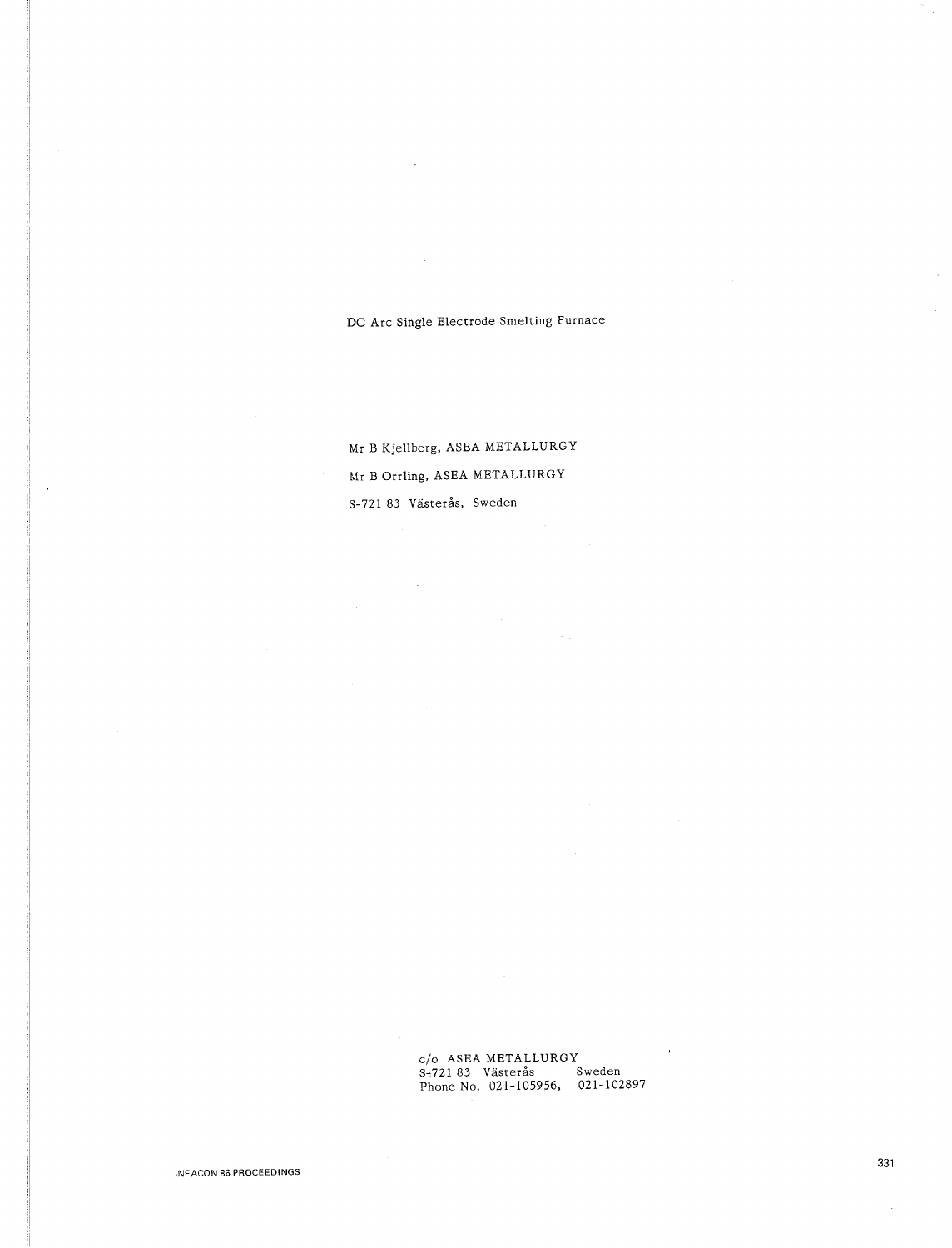#### **DC Arc Single Electrode Smelting Furnace**  by Bjorn Kjellberg and Bengt Orrling

Twelve years ago ASEA started to apply the de technology for development of a new generation of arc furnaces. The applications are in two principle fields: the de furnace for scrap melting and the de smelting furnace for production of DRI, non-ferrous metals and ferroalloys.

The most important feature of the de furnace is the use of a single central graphite or selfbaked electrode and the positive polarity (anode) connected to the bottom, which is electrically conductive.

Two types of de smelting furnaces have been developed. One is operating with a submerged electrode as in a conventional smelting furnace. The main part of the material (70-85  $\%$ ) is fed through charge openings in the roof, while a fraction (15-30 %) of fine-grained material is charged through the selfbaked electrode, which is provided with a hole. The other type of de furnace, the Plasmarc furnace, operates with an open arc and 100 % of fine-grained material is charged through the hollow graphite electrode.

The advantages of the de arc single electrode smelting furnace in general are:

- high metal yield
- low electric energy consumption
- reduced electrode consumption (>50 %)
- high productivity
- high flexibility regarding choise of raw materials
- low investment costs

The above mentioned advantages have been shown by pilot plant tests and in production furnaces. Two existing furnaces  $(1.2 \text{ MVA} \text{ and } 2.0 \text{ MVA})$  at Gullspang Alloys AB, Sweden, have been converted (1981 resp 1985) to de arc single electrode smelting furnaces operating with submerged arc and producing special ferroalloys. Early in 1984 ASEA was commissioning the world's first de arc furnace at Middelburgh Steel & Alloys Ltd, South Africa. This furnace is designed for a power input of 20 MVA and operates with an open arc where 100 % of the chromite ore fines is directly charged into the de arc via the hollow electrode.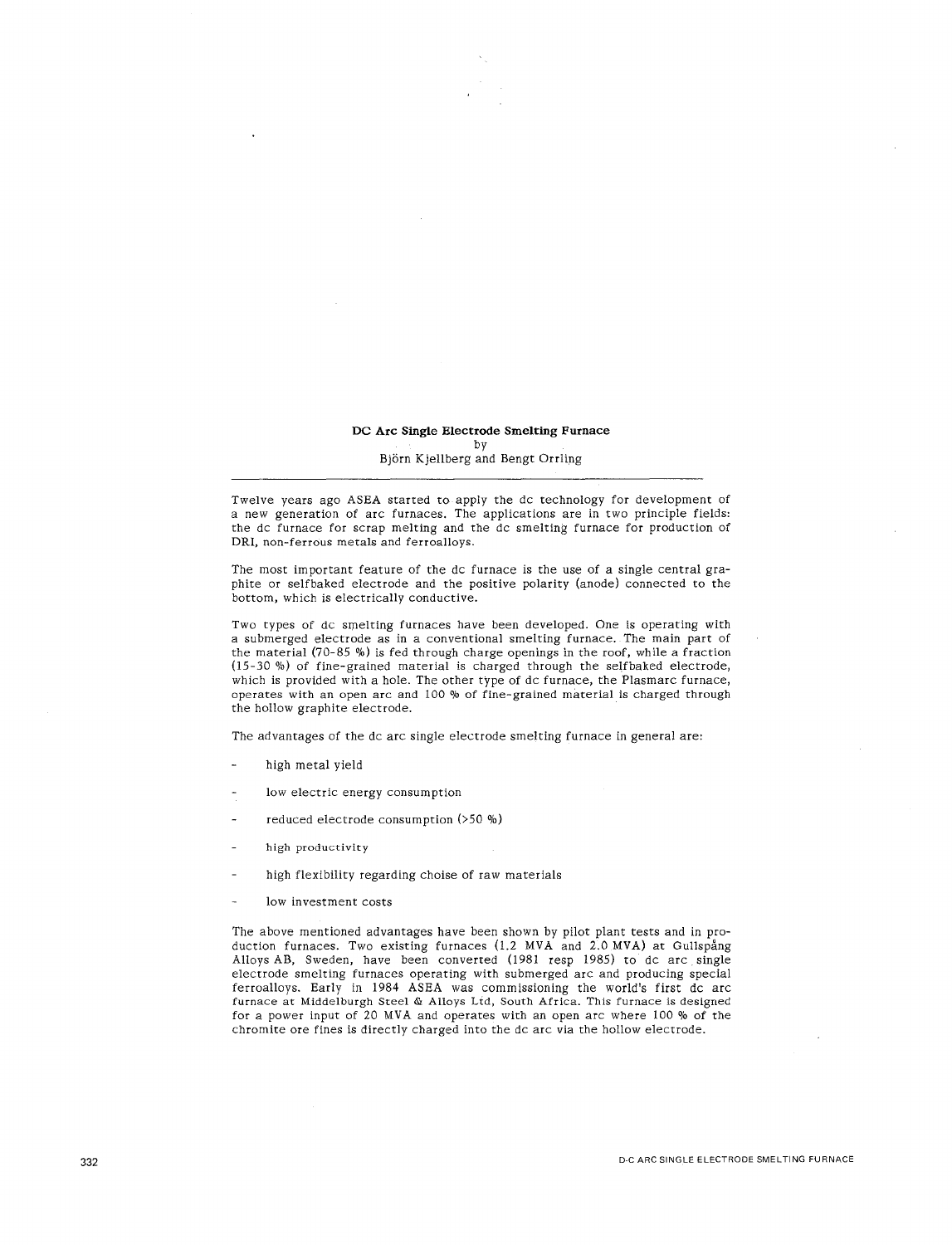## **INTRODUCTION**

In the beginning of the seventies ASEA started to apply the de technology for development of a new generation of arc furnaces. The development work has been done on de furnaces for different applications: steel scrap melting, ladle refining and production of DRI, non-ferrous metals and ferro-alloys.

# **BASIC CONCEPT OF THE DC ARC FURNACE**

The most important feature of the de furnace is the use of a single, centrally located graphite or selfbaked electrode which is acting as a cathode. The current passes the melt and the furnace hearth which . is electrically conductive and is via a bottom copper plate (anode) conducted to the positive pole of the rectifier.

#### Comparison with the single phase ac arc furnace

In many ways a dc arc furnace reminds on the the old single phase ac furnace which was developed in the beginning of this century. Furnaces of this type have been used for production of carbides and ferro-silicon and even today there are furnaces of this type in operation for production of ferro-tungsten and other special alloys.

Also the single phase ac furnace has only one vertical electrode and the current goes through the metal bath and the conductive hearth to a bottom electrode which is connected to the furnace transformer. Normally the bottom electrode consists of a water cooled copper discus which is inbedded in a lining of rammed carbon.

There have been built single phase ac furnaces up to the size of 10 MVA and an arc current of more than 50 kA.

Excellent metallurgical conditions are achieved in the single phase ac furnace. However, very bad conditions for the power supply network can be created due to the high reactive power generated in this type of furnaces and today no such furnaces are built.

In the de furnace most of the metallurgical advantages of the single phase ac furnace have been taken care of but the problems with the power supply have been solved by the de technology.

## Polarity

By experience it has been shown that it is important that the self- or pre- baked electrode is connected as cathode and the bottom electrode as anode. In this way the electric energy is most efficient transferred and at the same time gives the least electrode consumption. With negative charged electrode and a positive charged melt, the arc power is directed to the melt.

#### Conductive hearth

Carbon blocks or rammed carbon lining, of the same type as used in many conventional ac submerged arc furnaces, gives a good conductive hearth. An air duct with an integrated axial fan, cools the outside of the furnace bottom shell. The electrical resistance of such a conductive hearth is relatively low. In a shell with an inner diameter of 5.8 m a resistance of about  $2.2 \cdot 10^{-6}$  ohm is typically achieved. Thus when such a furnace is operating with an arc current of 100 kA, a voltage of 2.2V would exist between the melt and the furnace bottom. Therefore the furnace bottom shell is provided with an electrically insulated flange to separate the bottom at 2.2V in the related case, from earth. The furnace shell is earthed, and thus also the melt. The electrical energy developed in the conductive hearth amounts to 22 kW in above case. The temperature distribution in the hearth is shown in Fig. 1. The lowest curve illustrates the temperature distribution from pure thermal condition i.e. without any electrical current load. The middle curve shows the temperature distribution at the rated current with the top curve representing **a continuous 50% overcurrent.** 

These curves suggest that the bottom lining temperature rise resulting from the current passage is manageable. Fig. 2 shows similar temperature distribution for an alternative lining of the conductive hearth with a wear lining of steelclad magnesite bricks and back up lining of magnesite-graphite bricks. This type of lining is used in the Plasmarc furnace for production of HcFeCr at Middelburg Steel & Alloys Ltd, South Africa.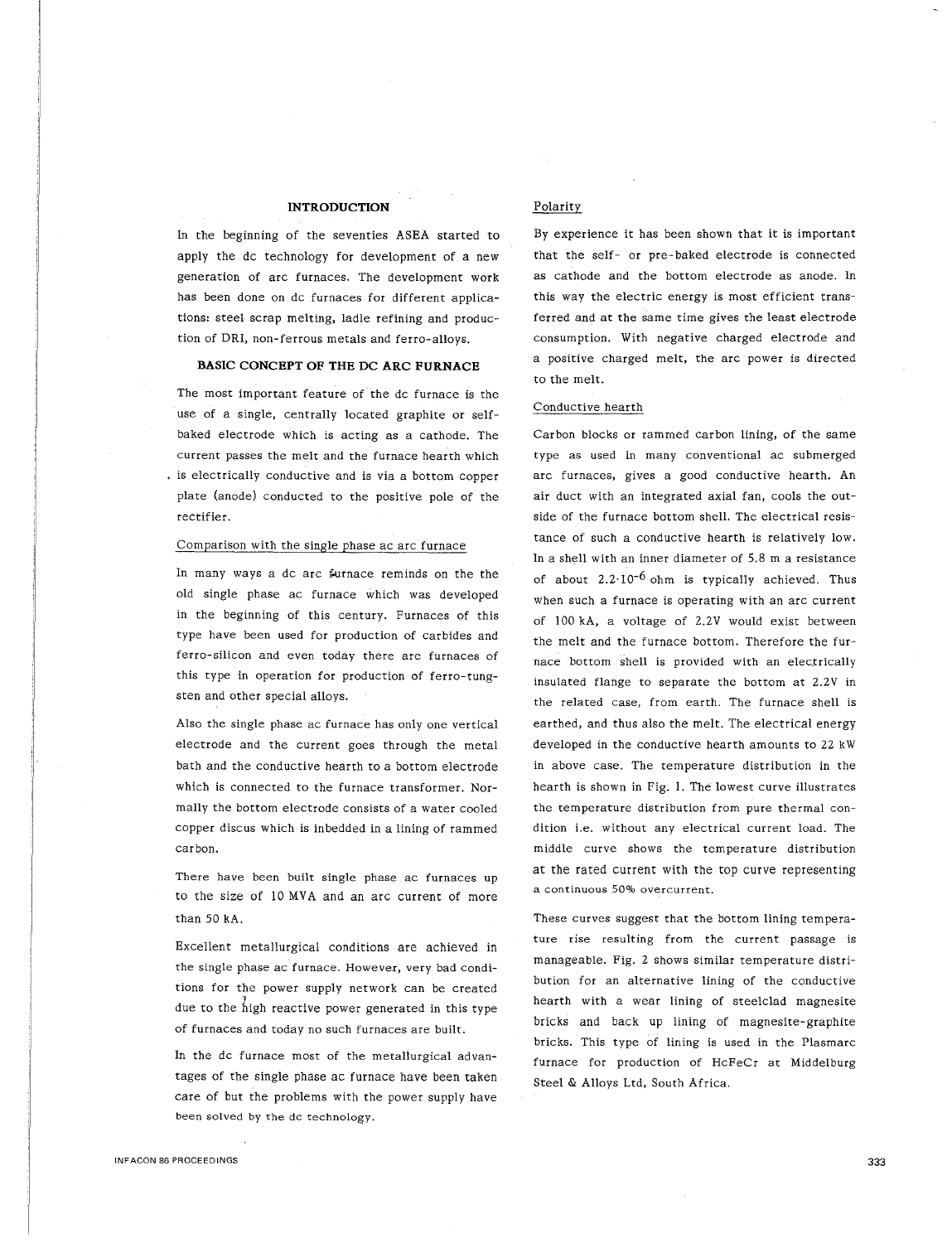

Fig. 1 Temperature distribution in an electrically conductive hearth consisting of carbon lining



Fig. 2 Temperature distribution in an electrically conductive hearth consisting of wear lining of steelc:ad magnesite bricks and back up lining of magnesite graphite bricks.

## Bottom electrode

Basically, the bottom electrode consists of a large circular copper plate, resting directly on the furnace bottom shell. The copper plate covers approximately the same area as the melt and is provided with terminals which are connected to the water-cooled cables.

# Conductors

The current conductors are arranged symmetrically around the furnace to ensure a vertical and stable arc.

## Recfitier

Electrical equipment can be designed either with a diode rectifier or a thyristor converter (Fig.3).

When using a diode rectifier short circuit currents are limited and the arc current stabilized by a reactor which is installed on the high voltage side of the furnace transformer. Such a reactor also effectively dampens the amount of harmonics fed back to the supply network from the rectifier.





Fig. 3 Main circuit diagram for dc arc furnaces a) diode rectifier two way connected b) thyristor converter two way connected c) thyristor converter one way connected

#### D-C ARC SINGLE ELECTRODE SMELTING FURNACE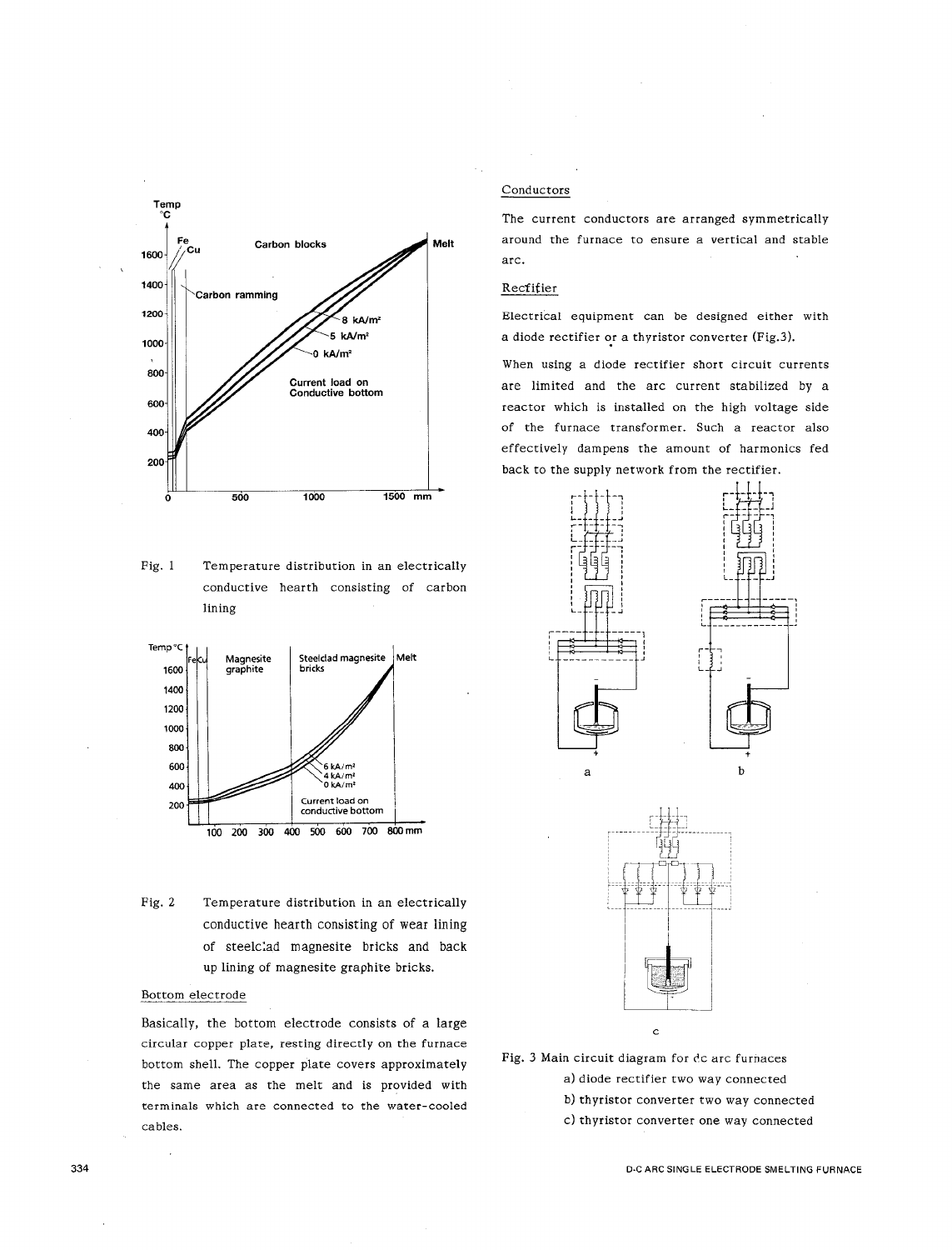The other alternative, a thyristor converter, provides additional control possibilities. The current surges can be dynamically controlled by automatic regulation of the firing pulse delay. Short circuit current limiting reactors can then be eliminated or reduced, depending on the supply network conditions and requirements. Thyristor control, however, increases the amount of harmonic generation which, again depending on the network may call for counter measures such as filter circuits tuned to the harmonic frequencies. The rectifier can be connected in the secondary system either in a one way or two way connection. The one way connection is recommended when operating with very high arc currents. A thyristor converter is shown in Fig.4.



# Fig.4 60 kA thyristor converter

INFACON 86 PROCEEDINGS

# **THE DC SUBMERGED ARC FURNACE**

The de submerged arc furnace, Fig.5, is operated in the same way as the conventional ac submerged arc smelting furnace.



Fig.5 The de submerged arc furnace

## Hollow electrode

For many years a portion (0-25%) of fine mix feed has been charged via a hollow electrode system for production of calcium carbide. The fine mix feed, being delivered cold at the tip of the electrode, is believed to result in a lower temperature of the electrode in the vicinity of the arc. The most significant benefit received from the fine feed operation has been the decrease in electrode consumption.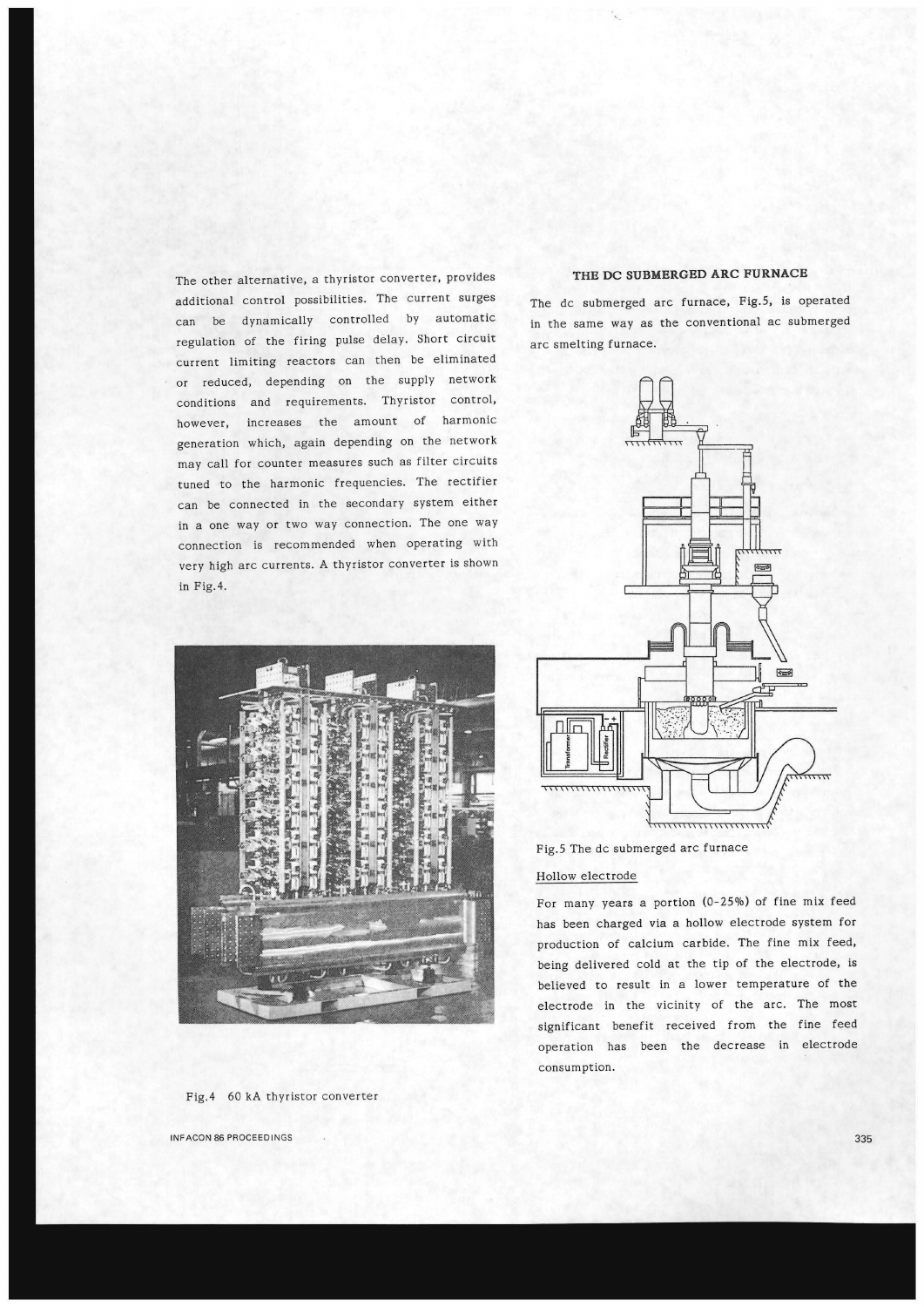The technology of fine mix feed via a hollow electrode system has been adapted in the concept of the ASEA de submerged arc furnace. About 15-25% of the fine-grained material is charged through the self-or pre- baked electrode, which is provided with a central hole. A downward flow of inert gas  $(N_2$ -gas) through the hole of the electrode ensures proper flow of the particles through the electrode. It also provides a seal for the CO gas generated in the furnace.

The main part (75-85%) of lumpy material is charged in the conventional way through charge openings in the roof or by a charging machine.

#### Pilot plant tests

The above dc submerged arc furnace concept has been tested in pilot plant scale for production of silicon metal and ferro-silicon. About 80% of the raw material was charged as lumpy material on top of the burden and about 20% was charged through the hollow electrode in the form of quartz-sand and coke fines. This concept proved to work very well with good possibilities to control the position of the submerged electrode deep into the burden and with very low electrode consumption.

## Energy recovery

The de submerged arc furnace, as well as the conventional furnace, can be connected to an energy recovery system. Fig.6 illustrates a case of energy recovery in the form of electric power generation. Hot off gases from the furnace, with a closeable hood, passes the -waste-heatboiler with integrated preheater and supheater. The superheated steam drives a turbo-generator unit with condensor turbine. Energy recovery systems of this type have been installed by ASEA Stal in conventional ac submerged arc furnaces for ferro-silicon production at Bjoelvefossen AS and at Orkla AS in Norway. About 25% of the total electrical energy requirement is recovered. The waste gas temperature behind the boiler is below 200°C. Therefore, the dust collecting system could be designed on a small scale.



Fig.6 Recovery of energy on a submerged arc provided with a closeable hood for control of the intake of combustion air.

#### **THE PLASMARC FURNACE**

## Operating characteristics

The most important feature with the Plasmarc furnace is that it can operate directly with ore fines, without prior briquetting or pelletizing. All the raw materials are charged into the furnace through the hollow electrode. The furnace operates with an open arc, Fig.7.



Fig.7 The Plasmarc de arc furnace for reduction of ore fines.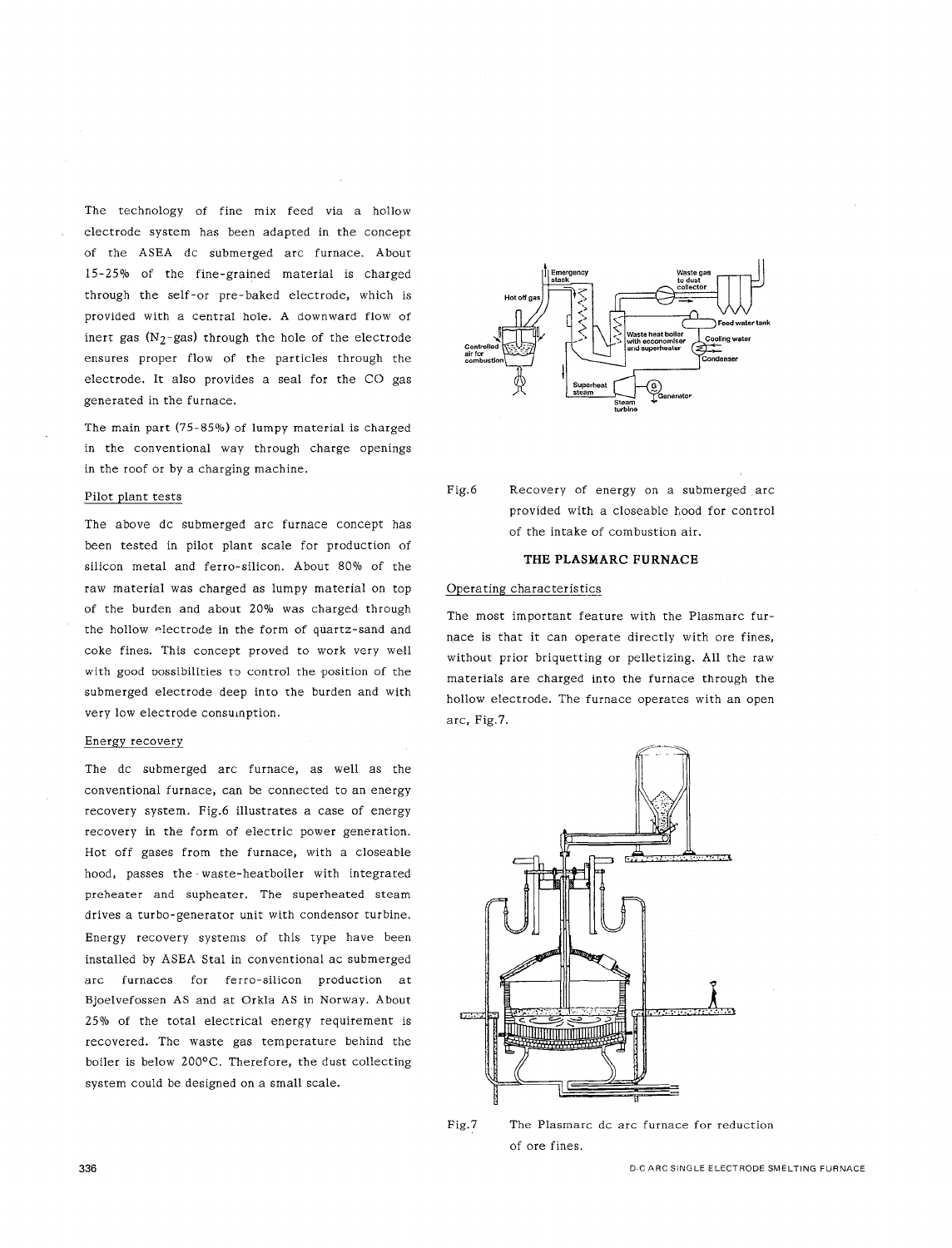Larger fractions, up to 25 mm, can also be charged through the hollow electrode.

There are several· reasons for the process concept of the Plasmarc furnace. The raw materials are'delivered directly to the hottest areas, the arc plasma itself and the anode spot in the melt. This provides a close and efficient coupling between the arc power and the process.

The arc, by repulsing slag, provides an open path for the charge into the bath with the result that only a small quantity of fines is lost to the slag.

The continuous flow of charged material cools and deionizes the arc. This leads to an increase in arc resistance which in turn, means that the process can operate with higher arc voltages and lower currents thereby contributing to a lower electrode consumption and electric power supply losses.

The melting process is easy to control with the feed rate being matched with the power input. The charge is consequently reduced as it is being fed and their is no accumulation of unreacted charge material in the furnace.

The Plasmarc furnace is not tilted for tapping or deslagging. Instead, these operations are performed in the same way as in a submerged arc furnace through tapholes at appropriate levels in the furnace sidewall.

Very good reduction results have been obtained by the Plasmarc furnace, both at pilot plant test runs with iron ore reduction in the ELRED DRI-process and with chromite ore fines in the 16 MW production furnace at Middelburg Steel & Alloys Ltd, South Africa.

#### Characteristics of the de arc

Observations from above mentioned processes have contributed to the picture of the characteristics of the de plasma in the Plasmarc furnace.

Fig. 8 depicts a frame from a high-speed film for a 30 kA, 270V de arc. The arrows indicate the convective gas. movements which can be observed on the film. From this film it was determined that the velocity of the convective gas movement in the middle of the arc is approximately 200 metres/s.

The arrows indicate that the arc actually operates in a similar manner to an efficient gas pump. This effect is the result of the pinch forces caused by the heavy current in the arc plasma. The arc develops a waist half an electrode diameter from the tip. In this area, gases surrounding the arc are pulled in and then forcibly propelled towards the melt, which is the anode. Thus not only surrounding gases but also any type of fine material delivered close to the arc will afso be pulled into the arc stream and propelled towards and into the melt.

The dc arc has a natural tendency to burn from the centre of the graphite electrode. This results in wear of the graphite electrode, giving the electrode tip a typical concave shape.

Observations with high-current dc arcs show that above a certain current level the arc undergoes a transition from one with a defined, highly mobile core to a diffuse arc without a visible core. This transition also depends on arc voltage and furnace temperature. The arc in Fig.8 represents an arc in its diffuse state.



#### Fig. 8 DC arc plasma, 30 kA, 270V

#### Pre-reduction and pre-heating

In the ELRED process pre-reduction of ore fines takes place in a fast fluidized bed from which the pre-reduced material is continuously discharged and directly transferred to the Plasmarc furnace for final reduction. An alternative would be to use a rotary kiln for pre-heating the raw material which is illustrated in Fig.9.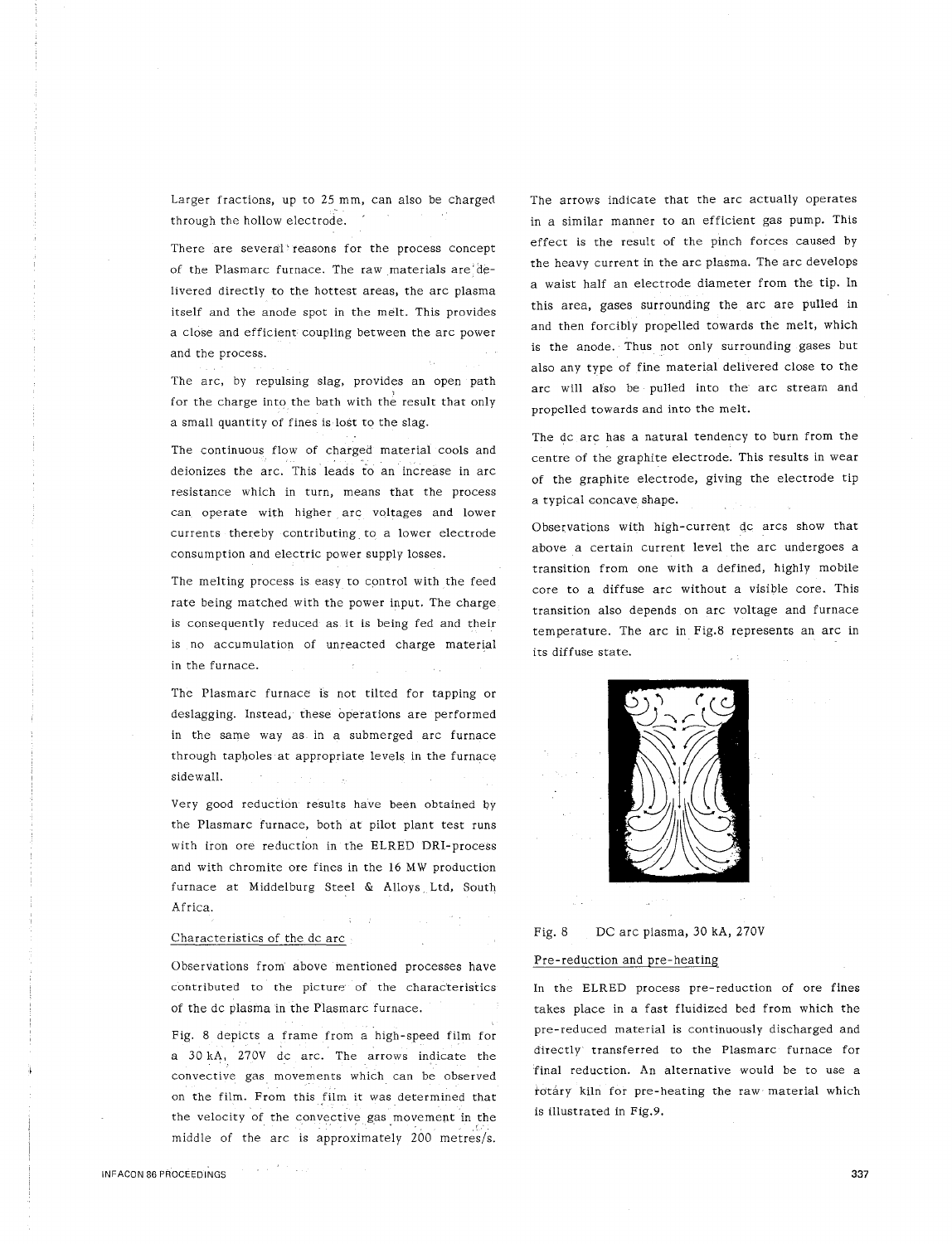

Fig. 9 The Plasmarc furnace with pre-heating of material in a rotary kiln.

## ADVANTAGES WITH DC FURNACES

Both the de submerged arc furnace and the Plasmarc furnace have several advantages of economical interest.

- $\overline{a}$ High metal yield
- Low engergy consumption
- Low electrode consumption
- High productivity
- Low investment costs
- High flexibility

## Yield

The first point, high metal yield, can be exemplified by the chromium yield in the Plasmarc process compared to an ac submerged arc furnace. The chromium balance for smelting of chromite to HCFeCr is presented in Fig.10. Chromite and HCFeCr have the following compositions:

| Chromite                       |       | HCFeCr |                 |  |
|--------------------------------|-------|--------|-----------------|--|
| Component                      | Mass% |        | Component Mass% |  |
| Cr <sub>2</sub> O <sub>3</sub> | 40.1  | Сг     | 53.7            |  |
| FeO                            | 23.8  | Fe     | 37.7            |  |
| SiO <sub>2</sub>               | 7.6   | Si     | 1.6             |  |
| CaO                            | 1     | C      | 7               |  |
| Al <sub>2</sub> O <sub>3</sub> | 16.1  |        |                 |  |
| MgO                            | 11.4  |        |                 |  |

The Plasmarc furnace is charged with ore fines while the conventional closed ac submerged arc furnace is charged with lumpy ore or alternatively with pellets.



#### Fig. 10 Chromium balance for HCFeCr produced in different types of smelting furnaces.

The chromium yield is about 93% for the Plasmarc furnace which is superior to the yield of 75% achieved in the conventional ac submerged furnace charged with pellets. The Plasmarc furnace works closer to equilibrium, the concentration of chromium oxide in the slag is about 3-4%. The amount of dispersed metal droplets in the slag is small compared to conventional ac submerged furnaces.

A de submerged arc furnace with a possibility to charge up to 25% of the material through a hollow selfbaked electrode will work with higher chromium yield compared to a conventional ac submerged furnace. Fines can be fed through the electrode with the margin yield of the same order as in the Plasmarc furnace.

#### Energy consumption HCFeCr

The high yield and the low electrical losses for the Plasmarc furnace is favourable for the energy consumption. The Plasmarc furnace consumes less energy than the ac submerged furnace. The savings in the example in Fig. lla-b are about 200 kwh/t HCFeCr. The de submerged furnace combines the advantages of the counter current submerged reactor, to some extent the good metal yield in the Plasmarc furnace and the small electrical power supply losses when using the de technology. The resulting energy balance is superior to any competitive process.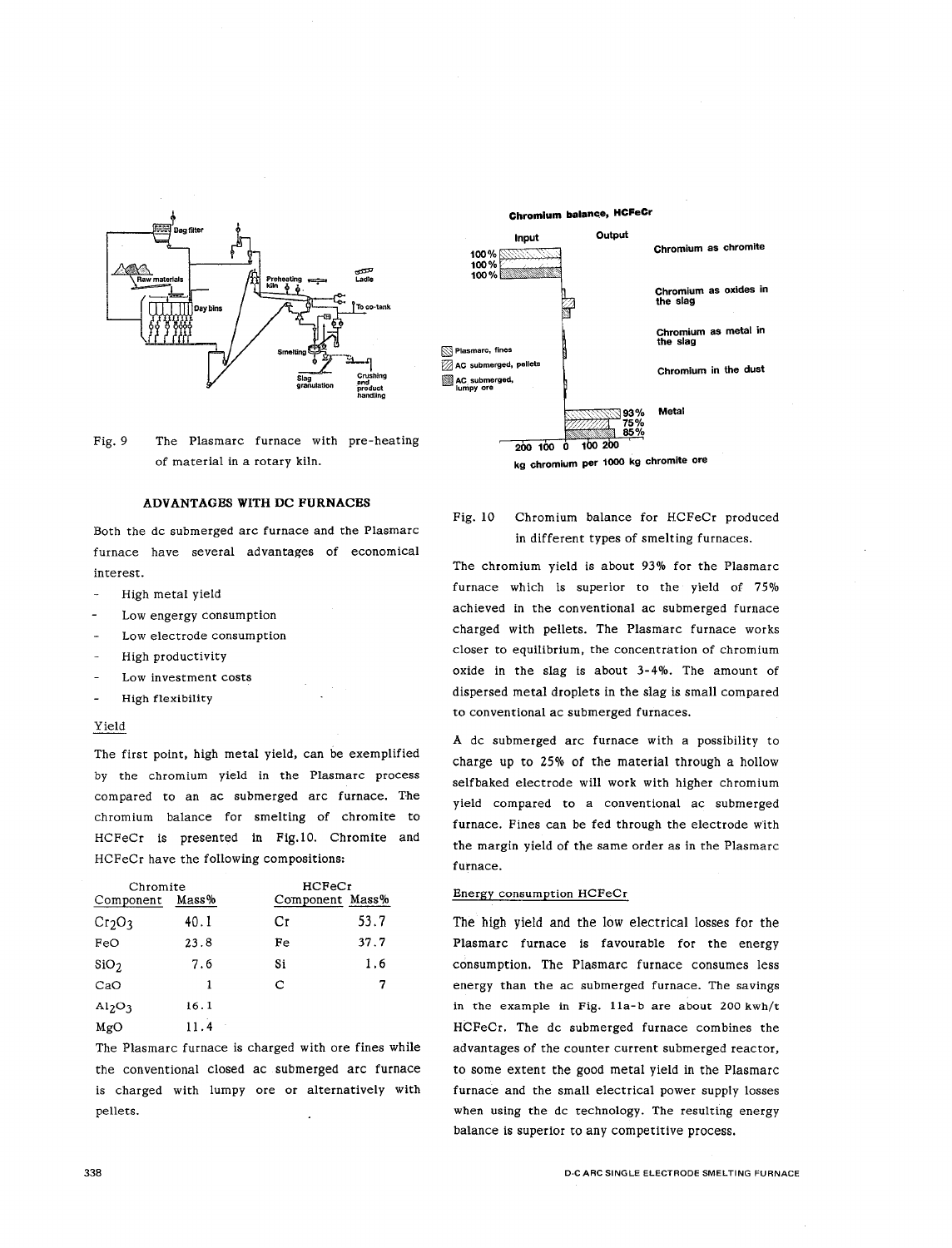

**AC submerged, pellets AC submerged, lumpy ore**  4 **Plasmarc, fines**  rgy consumption DC submerged, pellets submerged, lumpy ore 3 <u>.</u><br>E:  $0\frac{1}{6}$ ?ስ 40 **Maximum power input, MW** 

b

- Fig.11 Energy consumption for production of ·ttCFeCr with different types of processes a - without pre-heating
	- b with pre-heating of raw material to 70o0 c

Detailed energy balances for smelting of chromite to HCFeCr for some of the different processes have been calculated with the following assumptions:

| Chromite | HCFeCr |                 |  |
|----------|--------|-----------------|--|
| Mass%    |        |                 |  |
| 49.5     | Сr     | 56              |  |
| 25.5     | Fe     | 34              |  |
| 3.0      | Si.    | 3               |  |
| 1.0      | C      | 7               |  |
| 12.0     | ×,     |                 |  |
| 9.0      |        |                 |  |
|          |        | Component Mass% |  |

The raw materials are pre-heated to 700°C and the furnace rating is 20 MW. The submerged furnaces are charged with pellets and the Plasmarc furnace with concentrate. The result of the calculations are shown in Fig.12.

## **Heat balance for HCFeCr, 20 MW furnace**



Fig.12 Heat balances for production of HCFeCr with different types of processes. Furnace size 20 MW.

The relatively high thermal losses for the Plasmarc furnace are compensated by the high yield and the small electrical power supply losses. The energy consumption is 3 020 kWh/t compared to 3 160 for the ac submerged furnace. The de furnace is the best alternative in respect of energy consumption, 2 860 kWh/t.

## Energy consumption silicon metal and ferro-silicon

The energy consumption is of great importance for smelting of silicon metal and ferro-silicon. Pilot plant tests in a 2 MVA dc submerged arc furnace have proved that the formation of SiO is very small for the materials that are fed through the hollow electrode. The yield when smelting FeSi75 is increased by some  $2\%$  when  $25\%$  of the quartz is charged through the electrode. The reduction of quartz to SiO demands nearly the same amount of energy as the reduction to Si. Losses of Si as SiO increases the energy consumption.

INFACON 86 PROCEEDINGS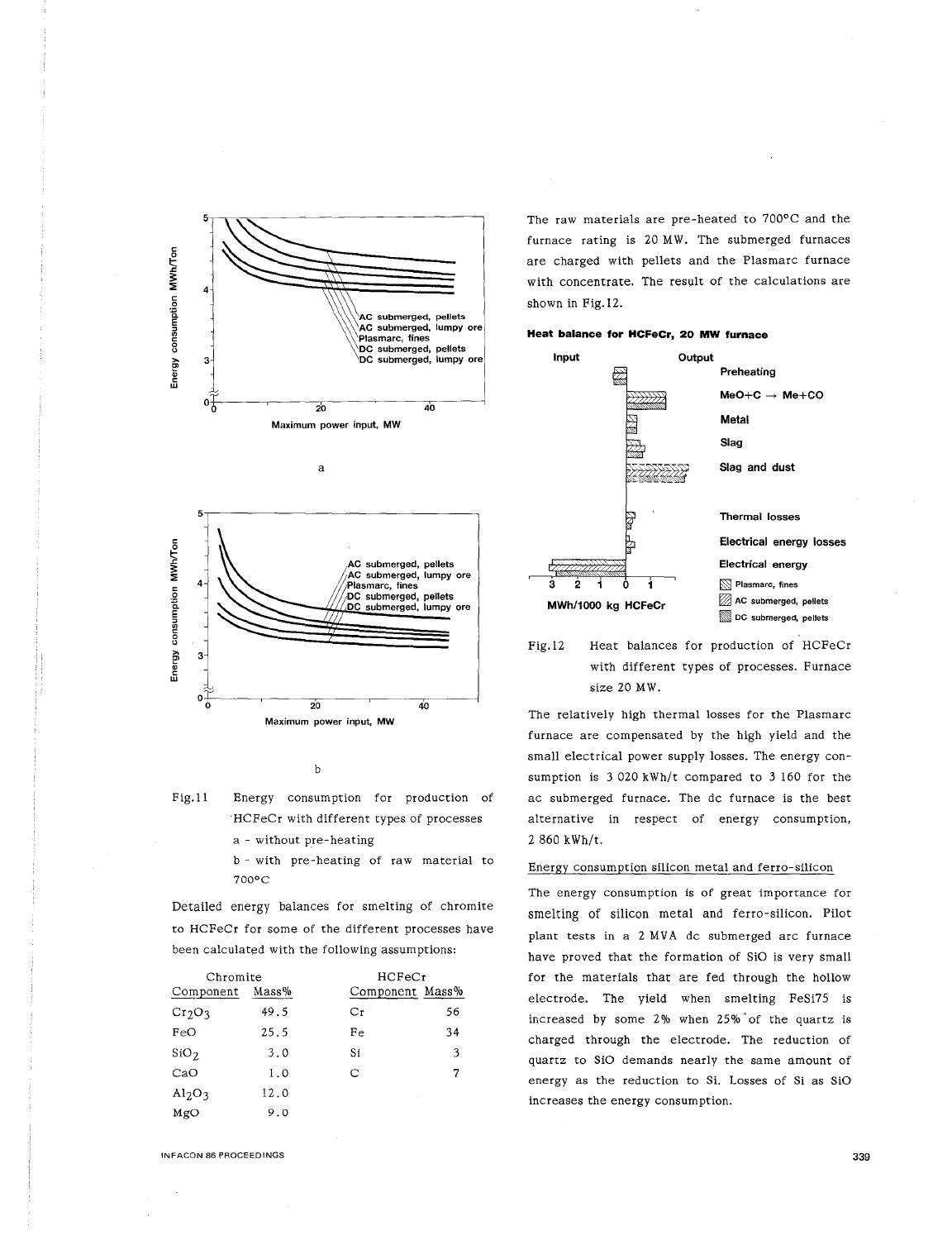A comparison of the energy consumption for smelting FeSi75 in a de and an ac submerged arc furnace gives a lower value fo 5-10% in the de furnace, Fig.13. This is explained by the better yield, less electrical power supply losses and less thermal losses due to a more compact furnace. Another thing is that the de furnace operates with only one central electrode. The heat distribution is, on the contrary to the ac furnace with three electrodes, completely uniform which is illustrated by Fig. 14. For the same electric power input the furnace shell diameter can be smaller for the de furnace compared to the ac furnace.



## **Heat balance for FeSi75, 20 MW furnace**

Fig.13 Heat balances for production of FeSi75 in a de resp ac submerged arc furnace



Fig. 14 Heat distribution comparison between a 3-phase ac submerged arc furnace '(left) and a single electrode de submerged arc furnace (right)

## Electrode consumption

Three factors mainly contribute to the low electrode consumption in the de furnaces. In the de furnace only one electrode is exposed to the process as compared to three in an ac furnace. The sideburn of the electrode is thus reduced. With the negative charged electrode and the positively charged melt, the arc power is concentrated to the melt. The electrode is consequently cooler, with less carbon evaporation from the tip. In the Plasmarc and the de submerged arc furnace with raw materials charged through the hollow electrode, the electrode tip is cooled by the raw materials. Thus the consumption of the electrode tip is reduced.

The electrode consumption differs between different processes and between grahpite, pre- baked and selfbaked carbon electrodes. For most cases the electrode consumption is reduced by some 50% with the de technology. Table 1 presents the electrode consumption for some processes. All given values are measured consumption data in production units or in pilot plant furnaces except for those of smelting silicon metal and HCFeCr in de submerged arc furnace which are estimated.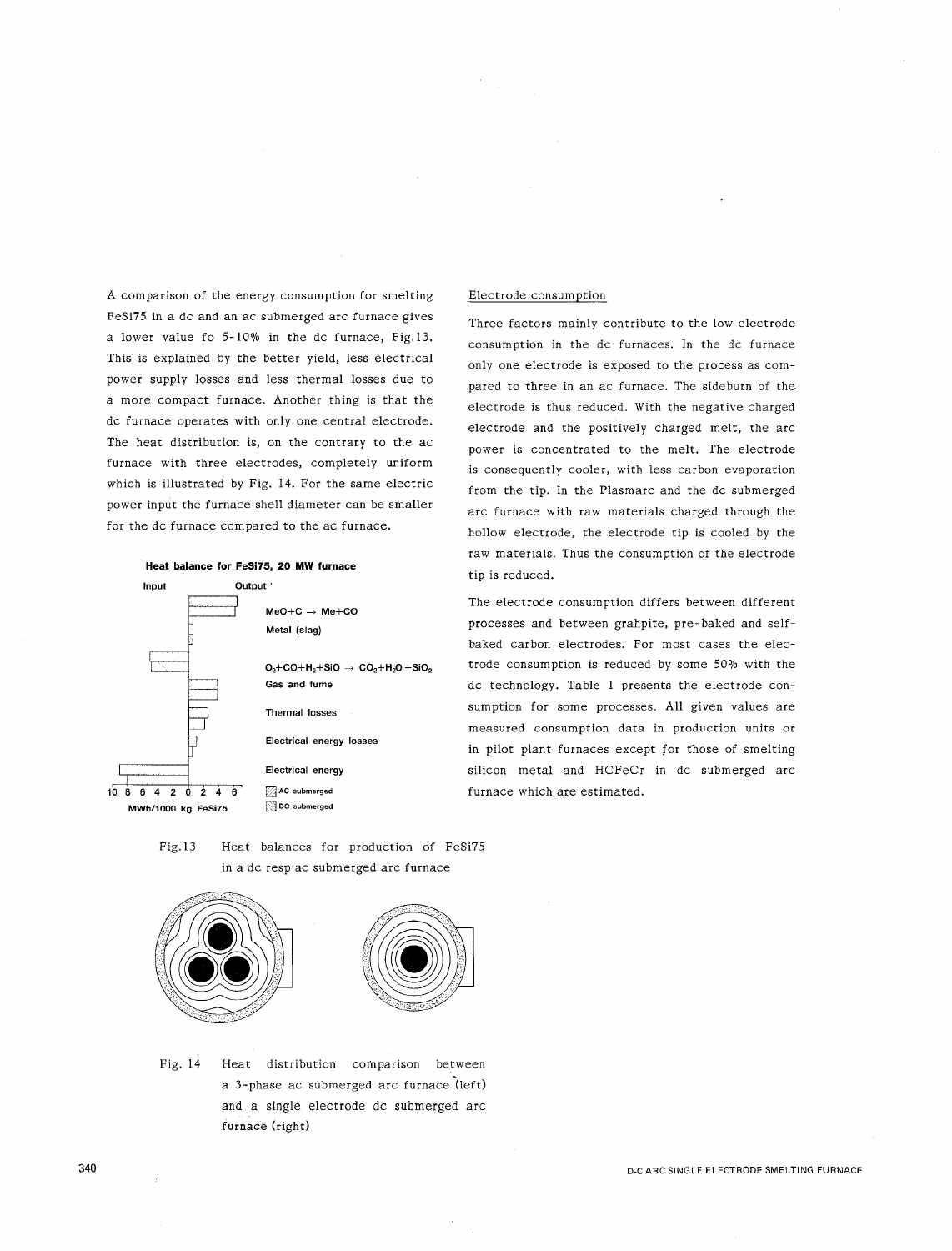Table 1. Electrode consumption for different processes

| Process                                    | dc<br>(kg/MWh) | ac<br>(kg/MWh) |
|--------------------------------------------|----------------|----------------|
| ELRED, graphite iron                       | $2 - 3$        |                |
| Plasmarc, graphite HCFeCr                  | $2 - 3$        |                |
| Submerged, graphite slag<br>smelting       | 1.9            | 4              |
| Submerged, graphite<br>Ferro-silicon       | 3.3            |                |
| Submerged, carbon<br>Silicon               | 4.7            | $9 - 10$       |
| Submerged, selfbaked<br>HCFeCr             | 3.0            | $5 - 6$        |
| Scrap melting, graphite<br>Stainless steel | 3.8            | 9.5            |

## Productivity

The high metal yield and the low energy consumption contributes to a high productivity for the de furnaces. In addition a de furnace furnished with a thyristor converter can normally operate at a higher power factor compared to an equivalent ac furnace.

In general terms, the productivity can be calculated using the following formula:

$$
P = \frac{AxBxCxcos\varphi x365x24}{O}[t/y]
$$

where

A= Transformer capacity (MVA)

B= The furnace availability  $% / 100$ )<br>C= The evenese newes utilization  $P(min)$ 

 $\overline{O}$ 

 $C=$  The average power utilization

P(max)

 $Q=$  Energy consumption  $(Mwh/t)$ 

The formula can be exemplified by smelting of FeSi75 in a conventional ac submerged furnace and in a de submerged furnace.

|                | $\overline{ac}$ | <u>dc</u> |
|----------------|-----------------|-----------|
| A              | 24              | 24        |
| B              | 0.97            | 0.97      |
| C              | 0.98            | 0.98      |
| $\cos \varphi$ | 0.74            | 0.82      |
| Q              | 9.0             | 8.2       |
| P              | 16.432          | 19.985    |

A conversion from ac to de can with the same transformer increase the production with some 20%.

## Investment costs

For a new furnace the capital outlay is less by some 10-25% (depending on process) for a de furnace than for a conventional ac submerged furnace.

## Flexibility

The flexibility of the de furnace can be expressed regarding different things:

- raw materials (ore fines can be used without prior briquetting or pelletizing)
- metal produced (relatively easy to change from  $\overline{a}$ one product to another)